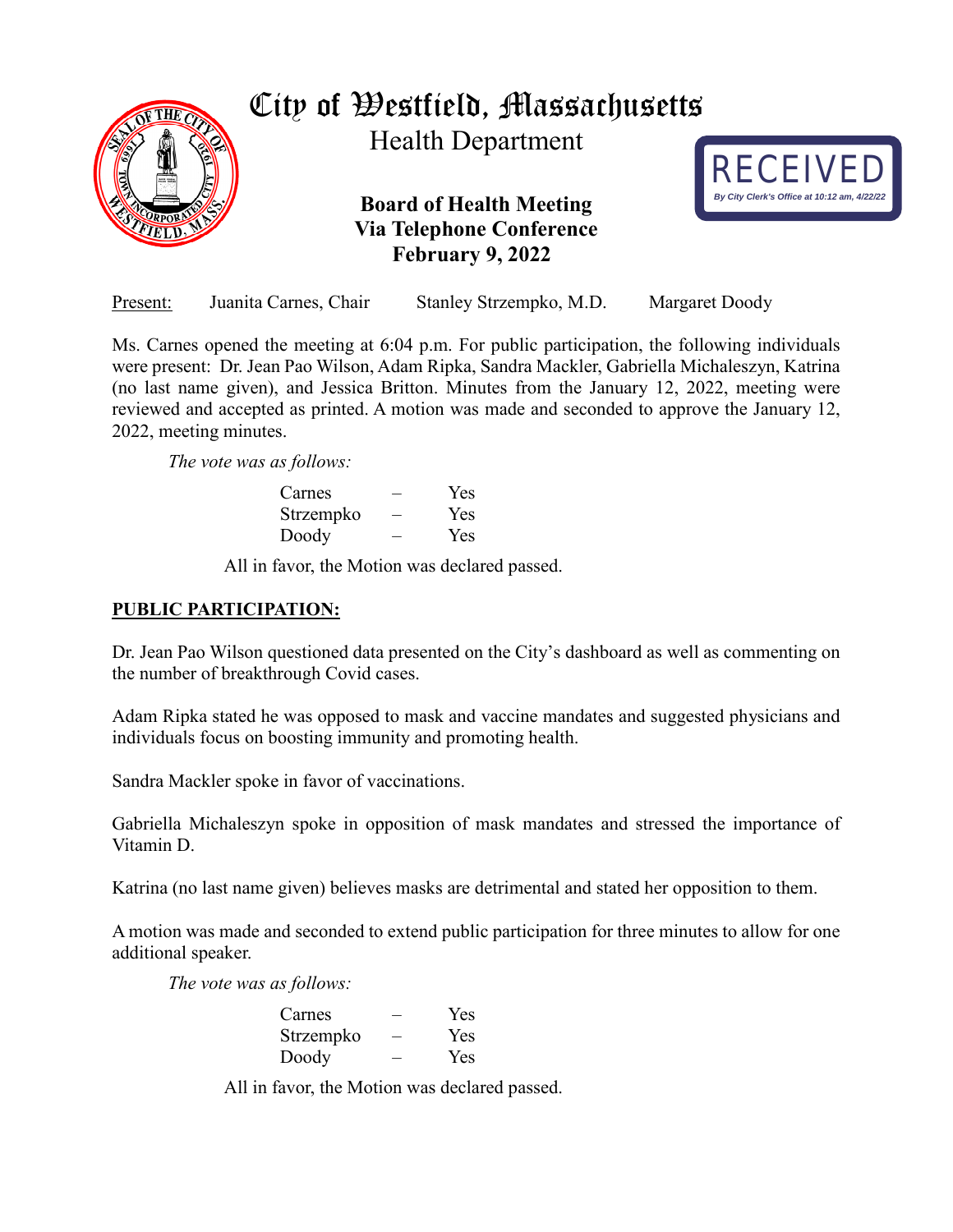Board of Health February 9, 2022 Page 2

Jessica Britton spoke in opposition of mask and vaccine mandates and believes individuals should have a choice. She also feels that natural immunity is more effective.

## **PUBLIC HEALTH:**

COVID-19 Update and Discussion: Mr. Rouse stated that, because not all home testing results are reported, the department is no longer placing numbers on the website. Inaccurate information is dangerous and not useful. The information that was being reported came from a state disease surveillance software (MAVIN). If the numbers were inaccurate, it was not intentional but possibly a flaw in the system. There may also have been a delay in reporting by the State. The only metric now that can be relied on is deaths. Contract tracing can no longer be conducted so the city's nurses' time can be better utilized.

Ms. Carnes reminded everyone that we need to look at the bigger picture and the number of lives lost from Covid. She received complaints regarding not having public participation at the December 15, 2021 special meeting. Because this was an action item requiring a vote, no public participation was required per the City's Law Department. Public Participation was held at the Board's regular monthly meeting on December 8, 2021. Based on information received from the experts, the Board will continue to do what it feels is best for the residents and community. She also wished to clarify her reference to feedback received prior to the vote on the mask mandate, which led to a search of city emails. Her reference was a broad reference to all communication received, not specifically emails. This is irrelevant as the vote was based on science and not public opinion. It was not a political decision. Because of the steady reduction in cases, she would recommend a downgrade to a mask advisory and reevaluate this issue in one month. If this does pass, every business has the right to decide whether or not their patrons wear a mask. The state continues to have a mandate on public transportation and health care facilities.

Dr. Strzempko stated that he is cautiously optimistic in that he has seen a rapid downward trend in the last two weeks. Hospitalizations and deaths are down. He believes we are in a position to rescind the mask mandate and issue an advisory.

Ms. Doody agreed with rescinding the mask mandate and asked that the residents to abide with the advisory.

Mr. Rouse emphasized that the decisions of the Board were based on the metrics and science and not a conspiracy. They have reviewed the recommendations of the experts and analyzed data. He also noted that making a phone call to discuss these matters with him is a better alternative than email. Also, before voting to rescind the mask mandate for residents, a vote should be conducted regarding the mask mandate for schools to be consistent with the Governor. A motion was made and seconded to downgrade the original mask mandate, which was voted on September 8, 2022, to a mask advisory effective February 28, 2022, for all public, private and parochial schools in the City of Westfield, consistent with that of the Governor and DESE.